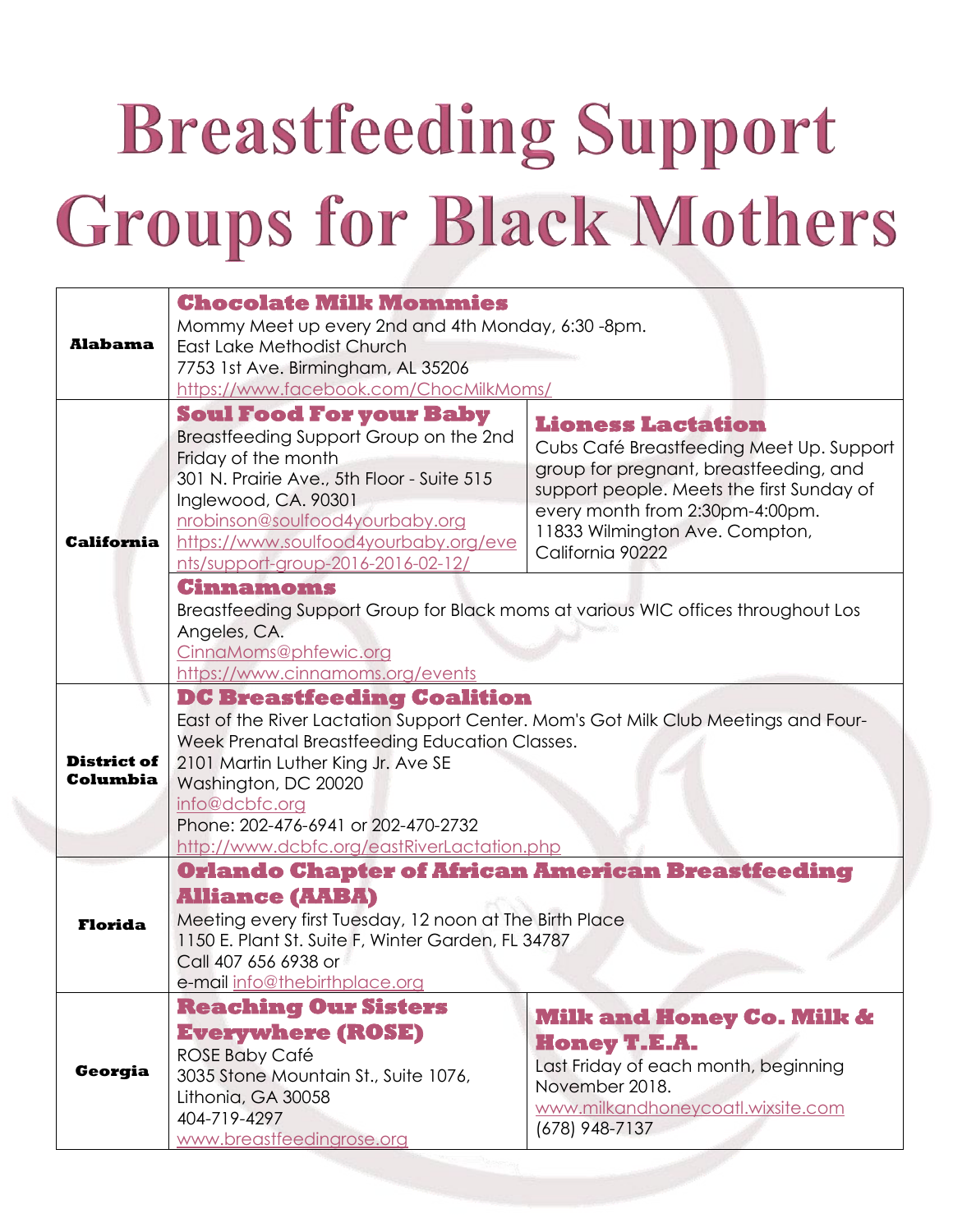| <b>Indiana</b>              | <b>Indiana Black Breastfeeding Coalition (IBBC)</b><br>Breastfeeding support class and Bosom Buddie Every 1st and 3rd Saturday of the<br>Month.<br>4087 Millersville Rd Indianapolis, IN 46205<br>317.434.4930<br>https://www.indianablackbreastfeedingcoalition.com/classes                                                                                                       |                                                                                                                                                                                                                                                                                                       |
|-----------------------------|------------------------------------------------------------------------------------------------------------------------------------------------------------------------------------------------------------------------------------------------------------------------------------------------------------------------------------------------------------------------------------|-------------------------------------------------------------------------------------------------------------------------------------------------------------------------------------------------------------------------------------------------------------------------------------------------------|
|                             | <b>Nola Baby Café. Earhart</b><br><b>Center</b><br>4747 Earhart Blvd, 2nd Floor Suite I<br>New Orleans, LA 70125<br>Provides mother to mother lactation<br>support every Wednesday from 12:30pm<br>- 2:30pm and light refreshments.                                                                                                                                                | <b>Café Au Lait</b><br>Breastfeeding Circle for women of color.<br>1st Wednesdays, 2nd Thursdays, 3rd<br>Saturdays, 4th Tuesdays in various locations<br>in New Orleans, LA.<br>CaféauLaitNola@gmail.com<br>https://www.facebook.com/CafeauLaitN<br>OLA/                                              |
| Louisiana                   | <b>Cub Cafe. Breastfeeding support</b><br>group for families of color. 1st Sundays.<br>11833 Wilmington Ave. Willowbrook, LA.                                                                                                                                                                                                                                                      | <b>Black Mothers</b><br><b>Breastfeeding Support</b><br><b>Group: Sista Midwife</b><br><b>Productions</b><br>Provides a safe space with support from<br>experienced moms, light refreshments and<br>childcare. Every Monday, 6:30-8:30pm,<br><b>BlackStar Caffe</b><br>800 Belleville St. New Orleans |
| <b>Michigan</b>             | <b>Black Mothers'</b><br><b>Breastfeeding Club®</b><br>The Black Mothers' Breastfeeding<br>Associatation hosts mother-to-mother<br>breastfeeding support groups in various<br>community locations throughout<br>Michigan.                                                                                                                                                          | <b>Black Breastfeeding</b><br><b>Sisterhood</b><br>Mother-led breastfeeding support group<br>1st and 3rd Mondays, 5 pm - 7 pm<br>Willow Tree Family Center<br>3333 S. Pennsylvania, Lansing. Ml.<br>(586) 806-9832 or (313) 948-2261                                                                  |
| Missouri                    | Uzazi Village<br>Chocolate Milk Cafe breastfeeding support group for families of color. Contact for<br>details.<br>4232 Troost. Kansas City, MO 65110<br>$(816)$ 541-3718                                                                                                                                                                                                          |                                                                                                                                                                                                                                                                                                       |
| <b>New</b><br><b>Jersey</b> | <b>Perinatal Health Equity</b><br><b>Foundation</b><br>Sistahs Who Breastfeed.<br>Mom to mom breastfeeding support<br>group for women of color (meets in<br>person and virtually on Facebook).<br>Meets in person at M Allan Vogelson<br>Regional Branch, Camden County<br>Library System:<br>203 Laurel Rd.<br>Voorhees Township, NJ 08043<br>https://www.perinatalequity.org/swb | <b>Families for Equity</b><br>Chocolate Milk Café.<br>Meets on the second Monday of each<br>month from 11:30am-1:00pm.<br>Shani Baraka Women's Resource Center<br>300 Clinton Ave. Newark, NJ 07108<br>http://familiesforequity.com/category/cho<br>colate-milk-cafe/                                 |